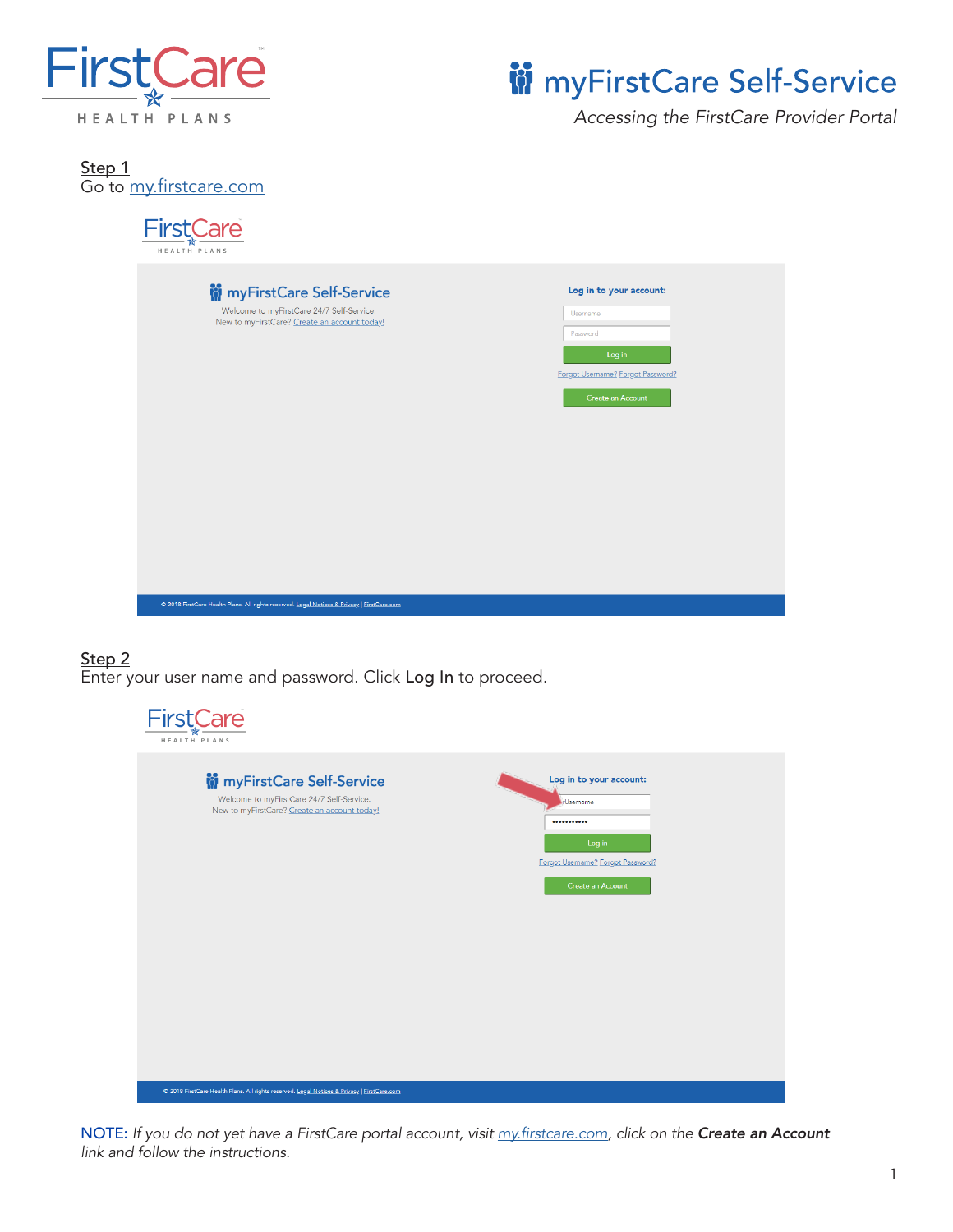# **iii** myFirstCare Self-Service

*Accessing the FirstCare Provider Portal*

| <b>FirstCare</b><br>HEALTH PLANS                                                                                                |                                                                                                                     |
|---------------------------------------------------------------------------------------------------------------------------------|---------------------------------------------------------------------------------------------------------------------|
| <b>in</b> myFirstCare Self-Service<br>Welcome to myFirstCare 24/7 Self-Service.<br>New to myFirstCare? Create an account today! | Log in to your account:<br>Username<br>Password<br>Log in<br>Forgot Username? Forgot Password?<br>Create an Account |
| C 2018 FirstCare Health Plans. All rights reserved. Legal Notices & Privacy   FirstCare.com                                     |                                                                                                                     |

### <u>Step 3</u>

Fill out the information in the fields on the screens that follow—clicking Next to advance from one screen to the next—to activate your profile and access myFirstCare.

|                                                                                                                                                                                                                                                                                                                                                                                                                                  | <b>M</b> myFirstCare Self-Service                                                                                                                                          |
|----------------------------------------------------------------------------------------------------------------------------------------------------------------------------------------------------------------------------------------------------------------------------------------------------------------------------------------------------------------------------------------------------------------------------------|----------------------------------------------------------------------------------------------------------------------------------------------------------------------------|
| HEALTH PLANS<br>PART OF BAYLOR SCOTT & WHITE HEALTH                                                                                                                                                                                                                                                                                                                                                                              |                                                                                                                                                                            |
| Create my Provider User Account                                                                                                                                                                                                                                                                                                                                                                                                  |                                                                                                                                                                            |
| 1. Add Providers<br>2. Contact Information                                                                                                                                                                                                                                                                                                                                                                                       | 5. Privacy Policy<br>3. Account<br>4. Security Questions                                                                                                                   |
| To create your Provider User Account:                                                                                                                                                                                                                                                                                                                                                                                            |                                                                                                                                                                            |
| 1. If you are a Billing Provider, enter your Tax ID and NPI, and information for a claim within the last 90 days.<br>If you are a Practitioner, enter the Tax ID, NPI, and information for a claim within the last 90 days for one of your Billing Providers.<br>If you do not have a Claim ID, click the "Use Activation Code" checkbox below, and then contact your Provider Relations Representative here to obtain the code. |                                                                                                                                                                            |
| 2. Click "Validate" to begin your Portal Account registration.                                                                                                                                                                                                                                                                                                                                                                   |                                                                                                                                                                            |
|                                                                                                                                                                                                                                                                                                                                                                                                                                  | 3. You will be able to add more providers to your account after it is created, by clicking 'View/Edit My Info' in the left navigation bar, and then 'Registered Providers' |
|                                                                                                                                                                                                                                                                                                                                                                                                                                  | 4. If you need further assistance with your registration, contact your Provider Relations Representative here.                                                             |
|                                                                                                                                                                                                                                                                                                                                                                                                                                  | Use Activation Code Check only if you don't have a Claim ID)                                                                                                               |
| Billing Provider Tax ID*                                                                                                                                                                                                                                                                                                                                                                                                         |                                                                                                                                                                            |
| Billing Provider NPI*                                                                                                                                                                                                                                                                                                                                                                                                            |                                                                                                                                                                            |
| Claim ID*                                                                                                                                                                                                                                                                                                                                                                                                                        |                                                                                                                                                                            |
| Member ID*                                                                                                                                                                                                                                                                                                                                                                                                                       |                                                                                                                                                                            |
|                                                                                                                                                                                                                                                                                                                                                                                                                                  | Validate                                                                                                                                                                   |
|                                                                                                                                                                                                                                                                                                                                                                                                                                  | Continue<br>Cancel                                                                                                                                                         |
|                                                                                                                                                                                                                                                                                                                                                                                                                                  |                                                                                                                                                                            |
| C 2019 FirstCare Health Plans. All rights reserved. Legal Notices & Privacy   FirstCare.com                                                                                                                                                                                                                                                                                                                                      |                                                                                                                                                                            |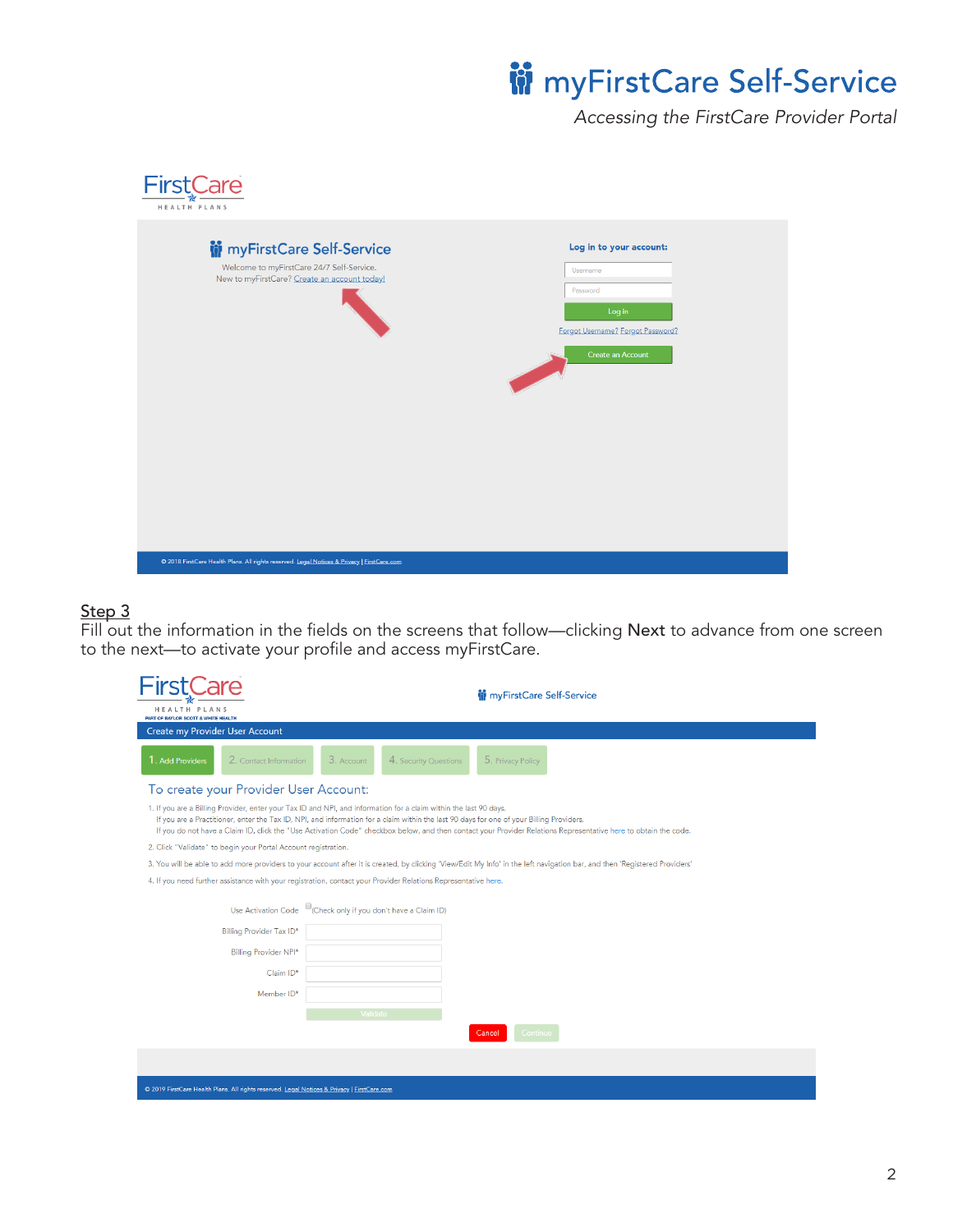## **W** myFirstCare Self-Service

*Accessing the FirstCare Provider Portal*

Select Use Activation Code only if you do not have a claim with FirstCare (must be a recent claim submitted within the last 90 days).

| <b>HEALTH PLANS</b><br>PART OF BAYLOR SCOTT & WHITE HEALTH     | <b>in</b> myFirstCare Self-Service                                                                                                                                                                                                                                                                                                                                                                                               |
|----------------------------------------------------------------|----------------------------------------------------------------------------------------------------------------------------------------------------------------------------------------------------------------------------------------------------------------------------------------------------------------------------------------------------------------------------------------------------------------------------------|
| Create my Provider User Account                                |                                                                                                                                                                                                                                                                                                                                                                                                                                  |
| 1. Add Providers                                               | 3. Account<br>5. Privacy Policy<br>2. Contact Information<br>4. Security Questions                                                                                                                                                                                                                                                                                                                                               |
| To create your Provider User Account:                          |                                                                                                                                                                                                                                                                                                                                                                                                                                  |
|                                                                | 1. If you are a Billing Provider, enter your Tax ID and NPI, and information for a claim within the last 90 days.<br>If you are a Practitioner, enter the Tax ID, NPI, and information for a claim within the last 90 days for one of your Billing Providers.<br>If you do not have a Claim ID, click the "Use Activation Code" checkbox below, and then contact your Provider Relations Representative here to obtain the code. |
| 2. Click "Validate" to begin your Portal Account registration. |                                                                                                                                                                                                                                                                                                                                                                                                                                  |
|                                                                | 3. You will be able to add more providers to your account after it is created, by clicking 'View/Edit My Info' in the left navigation bar, and then 'Registered Providers'                                                                                                                                                                                                                                                       |
|                                                                | 4. If you need further assistance with your registration, contact your Provider Relations Representative here.                                                                                                                                                                                                                                                                                                                   |
| Billing Provider Tax ID*<br>Billing Provider NPI*              | Use Activation Code 2 (Check only if you don't have a Claim ID)                                                                                                                                                                                                                                                                                                                                                                  |
| Activation Code*                                               |                                                                                                                                                                                                                                                                                                                                                                                                                                  |
|                                                                | Validate                                                                                                                                                                                                                                                                                                                                                                                                                         |
|                                                                | Cancel<br>Continue                                                                                                                                                                                                                                                                                                                                                                                                               |
|                                                                |                                                                                                                                                                                                                                                                                                                                                                                                                                  |
|                                                                |                                                                                                                                                                                                                                                                                                                                                                                                                                  |
|                                                                |                                                                                                                                                                                                                                                                                                                                                                                                                                  |
|                                                                |                                                                                                                                                                                                                                                                                                                                                                                                                                  |
|                                                                | 2019 FirstCare Health Plans. All rights reserved. Legal Notices & Privacy   FirstCare.com                                                                                                                                                                                                                                                                                                                                        |

#### <u>Step 4</u>

Once inside the myFirstCare provider portal, click the various options listed in the left navigation panel to access a number of functions/actions.

|                                          | Care<br>HEALTH PLANS<br>PART OF BAYLOR SCOTT & WHITE HEALTH                                                                                        | <b>in</b> myFirstCare Self-Service                                                                                                                                     |                                                                                                                                                                                              |  |
|------------------------------------------|----------------------------------------------------------------------------------------------------------------------------------------------------|------------------------------------------------------------------------------------------------------------------------------------------------------------------------|----------------------------------------------------------------------------------------------------------------------------------------------------------------------------------------------|--|
|                                          |                                                                                                                                                    | Home                                                                                                                                                                   |                                                                                                                                                                                              |  |
| Alecia                                   | Ξ<br>Welcome back,                                                                                                                                 | Provider                                                                                                                                                               | Date Range                                                                                                                                                                                   |  |
|                                          | Username:                                                                                                                                          |                                                                                                                                                                        | six months<br>٠                                                                                                                                                                              |  |
|                                          |                                                                                                                                                    | Claims                                                                                                                                                                 | Authorizations                                                                                                                                                                               |  |
| 8<br>畠<br>$\boxtimes$<br>$\cdot$ T<br>۵J | 合 Home<br>Members<br>Claims<br>Authorizations<br>$x$ Reports<br><b>YTBC</b> - Medicaid Provider<br><b>Important Documents</b><br>View/Edit My Info | Processed<br>Pending<br>Denied<br>39 <sup>°</sup><br>Announcements                                                                                                     | Approved<br>3<br>Partially Approved<br>Not Approved<br>$\overline{\bf 4}^-$<br><b>Quick References</b>                                                                                       |  |
| ⋈<br>Ô                                   | <b>Message Center</b><br>Contact Us<br>$\frac{1}{2}$ Log Out                                                                                       | <b>Attention Providers!</b><br>FirstCare has updated its payment policy regarding reimbursement for<br>anesthesia services. Click here for details.<br>$00000 \bullet$ | <b>Provider News</b><br>STAR & CHIP Provider Information<br>Authorization Information<br>Case Management/Disease Management Referrals<br><b>Important Forms</b><br>Electronic (EFT) Payments |  |
|                                          |                                                                                                                                                    | © 2017 FirstCare Health Plans. All rights reserved. Legal Notices & Privacy   FirstCare.com                                                                            |                                                                                                                                                                                              |  |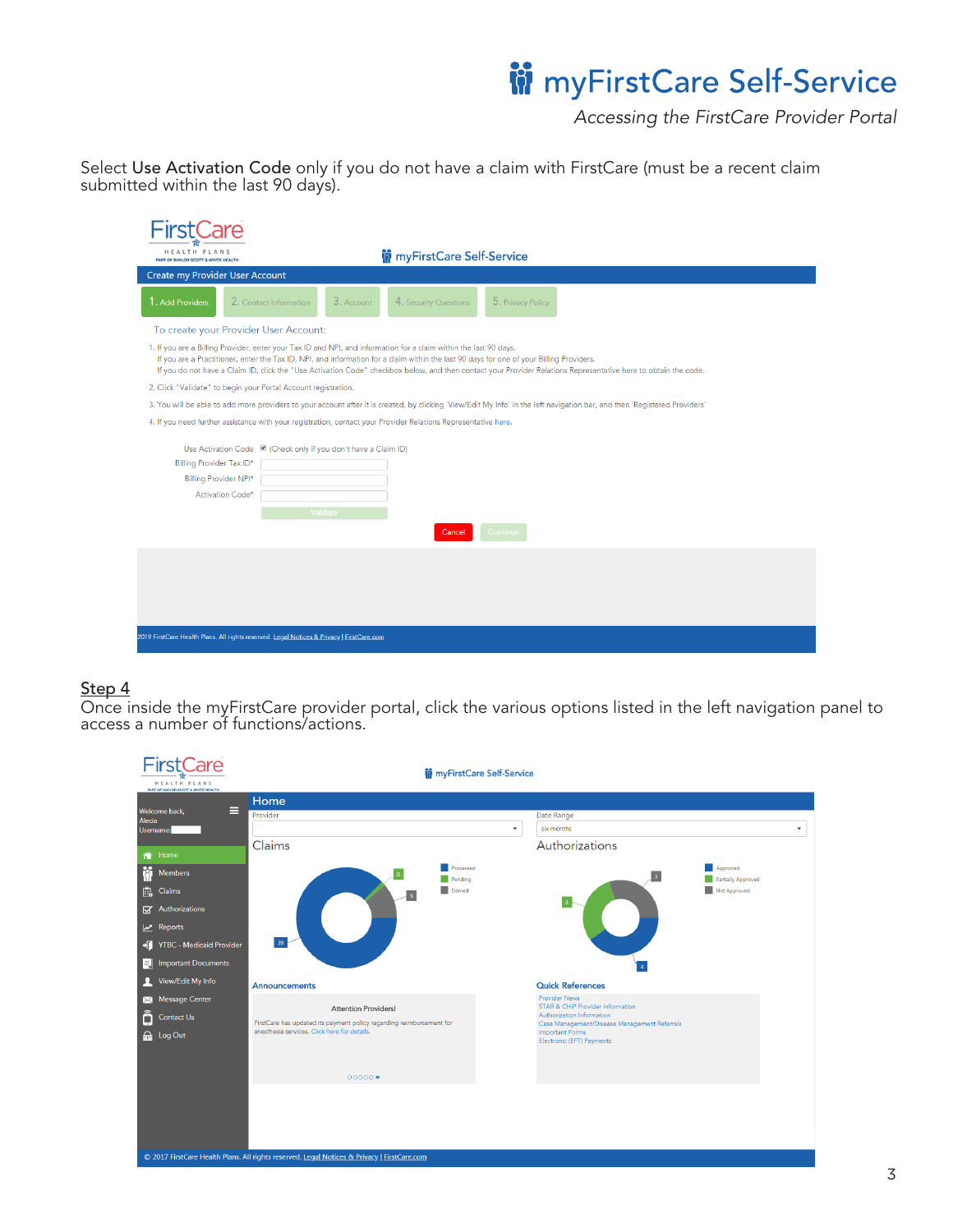ii myFirstCare Self-Service

*Accessing the FirstCare Provider Portal*

For a breakdown of the various tabs and their functions, see the table below.

| <b>Tab Name</b> | <b>Available Options/Functions</b>                                                                                                                                                                                                                                                                                                                                                                                                                                                                                                                                                                                                                                                                                                                                                                                                                                                                                                                                                                                         |
|-----------------|----------------------------------------------------------------------------------------------------------------------------------------------------------------------------------------------------------------------------------------------------------------------------------------------------------------------------------------------------------------------------------------------------------------------------------------------------------------------------------------------------------------------------------------------------------------------------------------------------------------------------------------------------------------------------------------------------------------------------------------------------------------------------------------------------------------------------------------------------------------------------------------------------------------------------------------------------------------------------------------------------------------------------|
| Home            | • View the dashboard for key information, including:<br>• Claims count,<br>• Authorizations count,<br>• Announcements, and<br>· Important quick references                                                                                                                                                                                                                                                                                                                                                                                                                                                                                                                                                                                                                                                                                                                                                                                                                                                                 |
| <b>Members</b>  | • Find a Member ID<br>• View selected member and dependent Information<br>• Personal Information<br>• Benefits and Coverage, including Deductible/Out-of-Pocket Maximums<br>• PCP/OBGYN selections<br>• Other Coverage<br>Links to:<br>• View ID card—displays an image of the member ID card. This image file<br>can be downloaded as a PDF and printed.<br>• View Claims for member with providers on your portal account<br>• View Authorizations for member with providers on your portal account<br>• Request a New Authorization for the selected member                                                                                                                                                                                                                                                                                                                                                                                                                                                             |
| Claims          | • Claim Search by Member ID, one or all providers on your portal account,<br>Claim Number, or Check Number<br>• All searches can be selected by date using Service Start and End Date<br>range selections<br>Claims data includes: claim ID, service start and end dates, claim receipt date,<br>EOP button, member ID, member name, amount billed, amount paid, claim ap-<br>peal button, claim status, provider name, and deductible amount<br>• EOP button links to image file that can be downloaded and printed<br>• Claim Appeal button launches inline claim appeal submission<br>• Electronic Claims Status listing for individual providers on your portal account,<br>filtered by received or service date, or by patient control number. Within any<br>search, you may easily select to view only the rejected claims, and the reason<br>for the rejection.<br><b>Electronic Claims Submission link</b><br><b>Payments to the Billing Providers on the account</b><br>Payment Negative Balance where applicable |
| Authorizations  | • Authorization Search by Member ID, Authorization ID, or one or all providers on<br>your portal account. Filter by authorization status and service date ranges.<br>Authorization information, including:<br>$\bullet$<br>• Authorization number(s);<br>Member ID and Name;<br>Referring provider information;<br>Authorization status;<br>Alternate authorization number(s)— if applicable;<br>Admission type;<br>Authorization type;<br>Diagnosis;<br>Received and Start/end dates; and<br>Service line details.                                                                                                                                                                                                                                                                                                                                                                                                                                                                                                        |

 $\overline{\phantom{0}}$